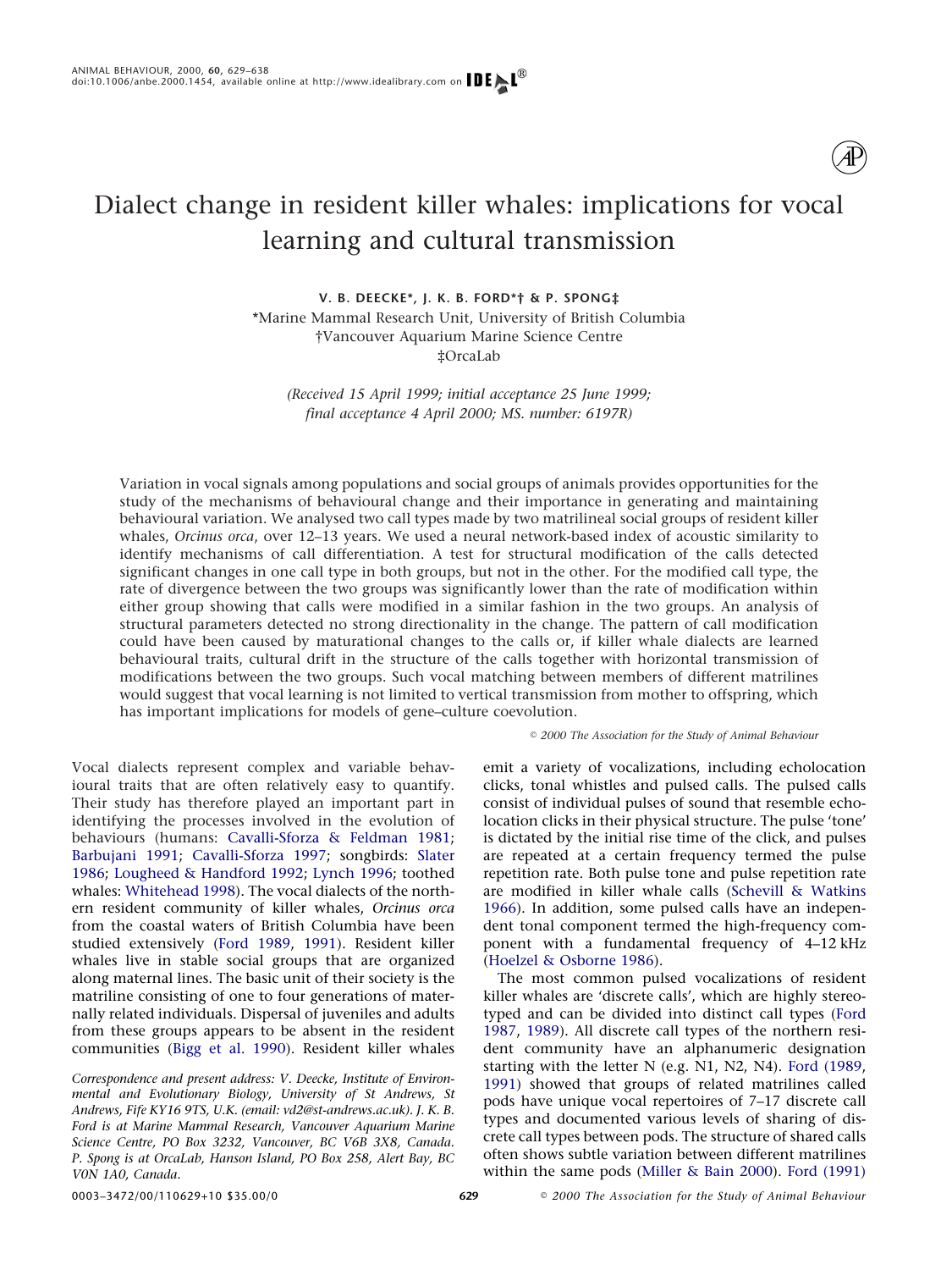| Matriline | ID name         | Sex | Mother | Born       | Died |  |
|-----------|-----------------|-----|--------|------------|------|--|
| A12       | A12             | F   | ?      | 1941†      |      |  |
| A12       | A31             | M   | $A12*$ | 1958†      | 1997 |  |
| A12       | A33             | M   | $A12*$ | 1971†      |      |  |
| A12       | A <sub>34</sub> | F   | A12    | 1975       |      |  |
| A12       | A55             | F   | A34    | 1990       |      |  |
| A12       | A62             | F   | A34    | 1993       |      |  |
| A12       | A67             | ?   | A34    | 1996       |      |  |
| A30       | A02             | F   | ?      | 1927†      | 1987 |  |
| A30       | A03             | M   | $A02*$ | 1952†      | 1979 |  |
| A30       | A30             | F   | $A02*$ | 1947†      |      |  |
| A30       | A06             | M   | $A30*$ | 1964†      |      |  |
| A30       | A38             | M   | $A30*$ | 1970-1971† |      |  |
| A30       | A39             | M   | A30    | 1975       |      |  |
| A30       | A40             | ?   | A30    | 1981       | 1983 |  |
| A30       | A50             | F   | A30    | 1984       |      |  |
| A30       | A54             | F   | A30    | 1989       |      |  |

<span id="page-1-0"></span>

|  |  |  |  |  |  |  |  | Table 1. Composition of the A12 and A30 matrilines |  |
|--|--|--|--|--|--|--|--|----------------------------------------------------|--|
|--|--|--|--|--|--|--|--|----------------------------------------------------|--|

From [Bigg et al. \(1990\);](#page-7-3) [Ford et al. \(2000\).](#page-8-9) F: female; M: male.

\*Animal born before onset of [Bigg et al.'s \(1990\)](#page-7-3) study. Mother determined from association behaviour.

†Year of birth determined from size at first observation or number and age of offspring.

found that the dialects of resident killer whales are rather stable at the level of the vocal repertoire, since he detected no differences in the call types used by certain groups over a 30-year period. So far no study has looked at modifications to the structure of discrete calls with time.

We compared the structure of calls made by two matrilines, A12 and A30, of the northern resident community [\(Bigg et al. 1990;](#page-7-3) [Ford et al. 2000\)](#page-8-9) over a period of 12–13 years. These groups are members of A Clan, one of three major acoustic groupings in this community. We chose these matrilines because, of all northern resident matrilines, they are the ones for which most recordings are available. [Table 1](#page-1-0) gives the composition and genealogies of the two groups. We used the method of Deecke et al. (1999) to describe the structure of discrete calls as a function of their pulse repetition rate and measured the similarity of samples of such pulse rate contours, using an artificial neural network.

The presence of different structural variants of call types shared by different matrilines suggests that the structure of discrete call types changes with time. Our first objective was to determine the rate of such structural change. If the structure of call types changes with time, a sufficiently sensitive measurement of acoustic similarity comparing samples of calls from the same group should give lower ratings of similarity, the further the samples are apart in time. The rate of decrease in the similarity index indicates the rate of change. Our second objective was to test for the divergence of call structure in the two groups. To do this, we determined the rate of vocal divergence between the groups by comparing their calls and measuring acoustic similarity at various times. If the structure of discrete calls changes in a similar fashion in the two groups, for example by vocal matching or because the same maturational processes affect the calls of both groups, we expect the rate of divergence to be significantly smaller than the rate of call modification.

Finally, we aimed to determine which structural parameters are important in neural network discrimination. Identifying these parameters and investigating their change with time can show whether modifications to the calls are directional, and whether certain structural parameters change in a similar fashion in both groups. Directional modifications resulting in monotonic changes in structural parameters may suggest maturational changes in the call types, whereas nondirectional change could suggest cultural drift (e.g. [Mundinger 1980;](#page-8-10) [Lynch 1996;](#page-8-2) [Payne 1996\)](#page-8-11) in the structure of calls if the calls are learned. Additionally, if calls are learned and structural modifications of the call types are transferred between the groups, structural parameters should show parallel trends in the calls of the two groups.

#### **METHODS**

Underwater recordings were made by us and by a number of other researchers using a variety of hydrophones and recording equipment from land-based and boat-based research platforms. All recording systems had a relatively flat frequency response from 0.1 to 7 kHz, although for some systems the range of the flat response extended up to 20 kHz. The recordings covered the period 1984–1998, were made between May and November, and came primarily from western Johnstone Strait, British Columbia. Whalewatching operators, research vessels and several shore-based research camps share information on whale movements in this area, so that the locations of all resident groups present in western Johnstone Strait are generally accounted for during the daylight hours.

The analysis was mostly restricted to recording sessions where only one matriline was within recording range, and was identified photographically or visually by an experienced observer. On the land-based platforms, Bushnell Spacemaster spotting scopes (Bushnell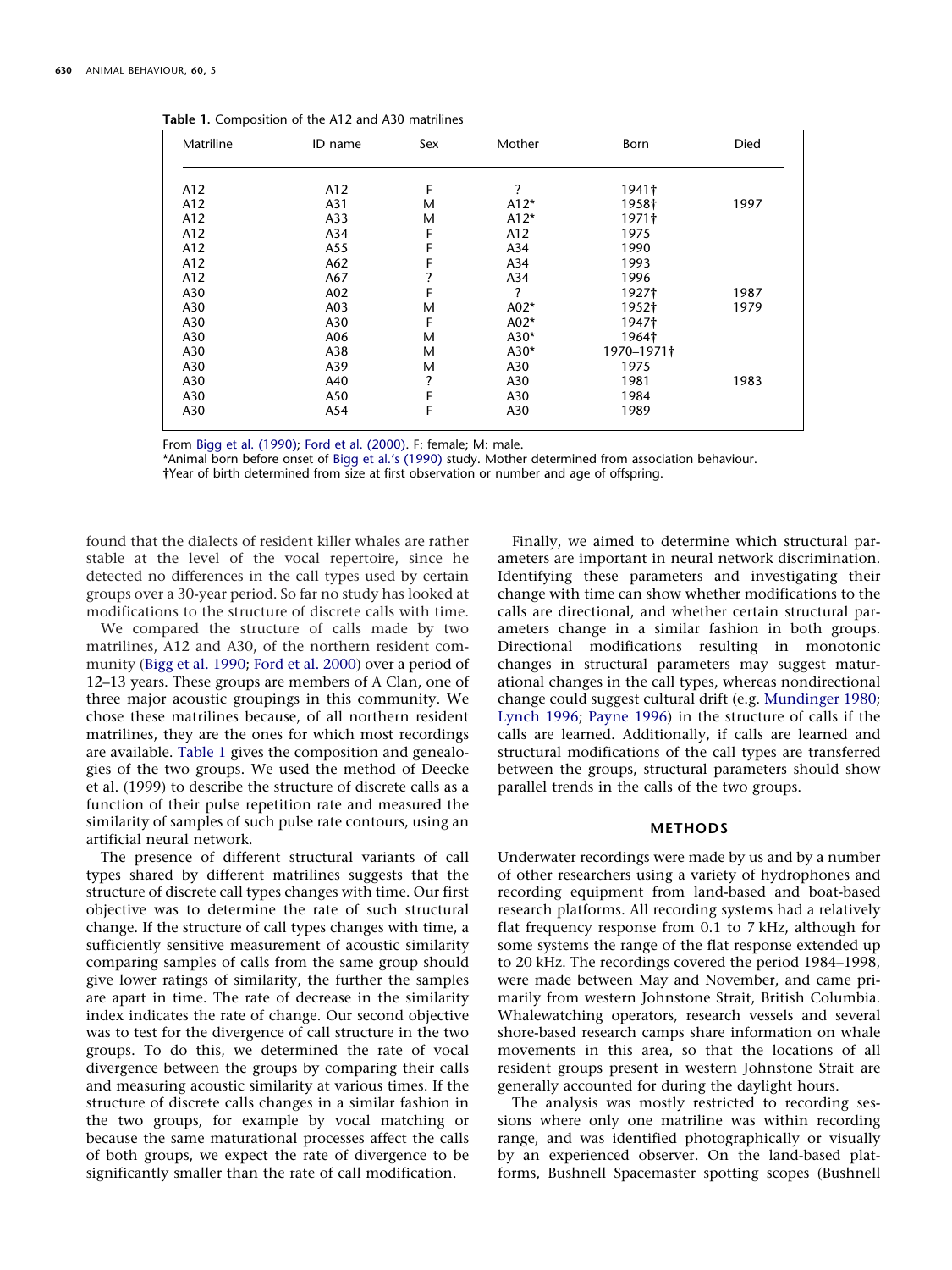Corporation, Overland Park, Kansas, U.S.A.) were used for identification. However, in eight of the 100 recording sessions analysed for this study, one of the two matrilines and another group belonging to a different acoustic clan were within recording range. By definition, members of different clans do not share any call types, and therefore these other groups would not produce any of the calls analysed in this study [\(Ford 1991\)](#page-8-5). On rare occasions, resident killer whales appear to mimic the calls of other clans, but these imitations have distinctive tonal qualities, are readily identified by ear and are limited to specific behavioural contexts [\(Ford 1991\)](#page-8-5).

Great care was taken to minimize disturbance of groups during fieldwork. When recordings and visual identifications were obtained from boats, effort was made to adhere to the British Columbia Whalewatching Guidelines (summarized in [Ford et al. 2000\)](#page-8-9) whenever possible. This involved maintaining a minimum distance of 100 m from the animals and never positioning the boat directly in the path of travelling groups. Photographic identification required approaches to within 25–30 m following the protocol of [Bigg et al. \(1986\)](#page-7-5) and was done as part of an annual population census of the northern resident community. All research was done in collaboration with the Canadian Department of Fisheries and Oceans under valid research permits where required.

Although the calls of killer whales are often audible over long distances, signal quality deteriorates quickly because of reverberation in the fjords and inlets of the study area. Since the contour extraction algorithm described below requires calls to be clear, the distance at which analysable recordings can be obtained is generally much smaller than the visual range. Calls with acceptable signal-to-noise ratios were identified acoustically and visually from the recordings and digitized with the Canary 1.2.1 sound analysis software (Cornell Laboratory of Ornithology, Ithaca, New York, U.S.A.). Sufficient sample sizes were available for the two most commonly used call types, N4 and N9 [\(Ford 1991\)](#page-8-5). For the reasons outlined by [Deecke et al. \(1999\),](#page-7-6) sample size required standardization, and was set to 24 calls/year for the N4 call type and 21 calls/year for the N9 call type. Calls were selected to maximize the number of independent recording sessions in each sample so as to include within-group and context-related variability. Recording sessions were considered independent if they were made on different days. Within each session, we selected calls so as to maximize the amount of time between calls in the sample. No sample contained calls from fewer than three independent sessions. Because too few N9 calls were available for the A12 matriline from 1986, this sample also includes two calls from 1984.

Spectrograms were computed from the calls and pulse rate contours were extracted from them as described in [Deecke et al. \(1999\).](#page-7-6) Pulse rate contours consisted of 100 measurements of the pulse repetition rate evenly distributed throughout the call. Calls were therefore standardized for length, but call length was added as a separate variable into the analysis. To measure the similarity of samples of pulse rate contours, we used an artificial neural network. Neural network analysis is a method of pattern recognition that allows the classification of unknown patterns based on information from a known training set. Similar to discriminant function analysis, the performance of a neural network at correctly classifying unknown patterns depends on the amount of consistent variation between the pattern classes in the training set and can therefore be used as an index of similarity for these pattern classes.

We assessed the structural similarity of the calls for each pairwise comparison by combining the two samples of contours to be compared, removing a single contour, training a neural network to distinguish the remaining contours according to which sample they came from and using the neural network to classify the excluded contour. We repeated this procedure until each contour in the sample had served as test contour, so that 48 and 42 neural networks were trained and tested for comparisons of N4 calls and N9 calls, respectively.

The acoustic similarity index is the average error of all networks trained on one comparison. This measure of similarity is based on the premise that any discriminant analysis will perform better at discriminating between distinct than similar patterns. An index value of 0 would indicate that the neural network detected consistent structural differences between the call samples compared. Values as low as 0.003 have been obtained from comparisons of the same call types from different matrilines [\(Deecke 1998\)](#page-7-7). A value of 0.5 suggests that the neural network detected no consistent variation and that discrimination was no better than random.

This acoustic similarity index was robust to sampling errors. Two replicate indices using call samples from independent recording sessions were generated for 28 comparisons. These replicates were highly correlated (Pearson correlation coefficient:  $r_{26}$ =0.903, *P*<0.0001) and differed on average by 0.049 (range 0.006–0.107). See [Deecke et al. \(1999\)](#page-7-6) for details of the extraction of pulse rate contours and neural network analysis.

# **Test for Call Modification**

To test whether the calls had been modified over the 12–13-year period, we measured acoustic similarity for all possible year-to-year comparisons for both groups and both call types. We used a linear regression model [\(Zar](#page-8-12) [1996\)](#page-8-12) to determine the rate of call modification, expressed as the rate of decrease with time of the acoustic similarity index. By generating all possible pairwise comparisons between call samples from all years, we used *n* samples to generate  $0.5n(n-1)$  comparisons. Since the correlation structure of this data set was unknown, we assumed that all data points generated with the same sample were correlated and used the number of samples (i.e. the minimum number of independent data points), rather than the number of comparisons, to obtain degrees of freedom for all tests of significance. A one-tailed *t* test was used to determine whether the acoustic similarity index showed a significant decrease with time. We used a one-tailed test, since comparisons of calls from the same group and consecutive years consistently gave similarity indices around 0.5 (i.e. discrimination is no better than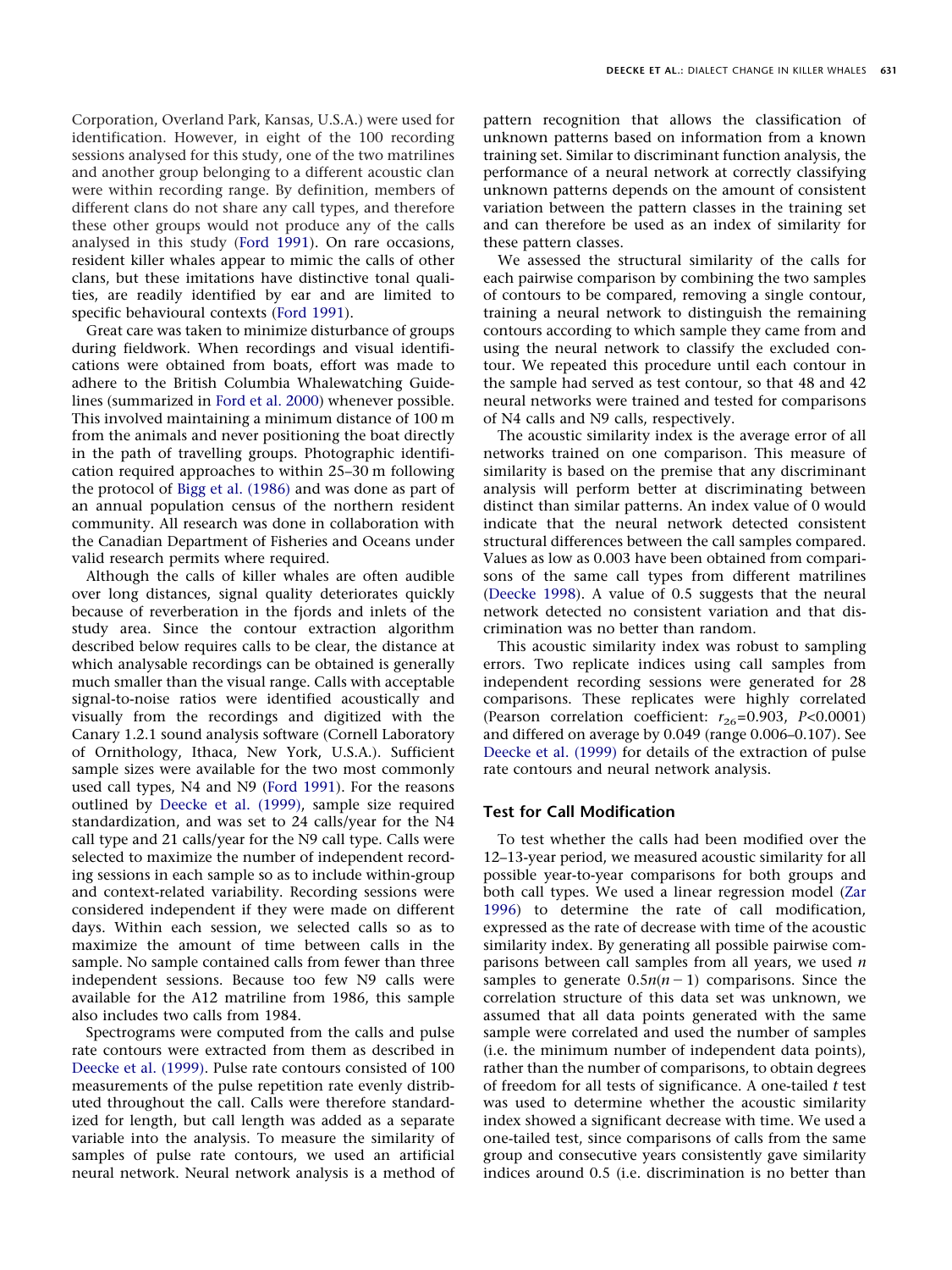<span id="page-3-0"></span>

**Figure 1.** Spectrogram of an N4 call showing the parameters analysed in the comparisons of call structure.

chance). An increase in the similarity index was therefore logically impossible (see [Kimmel 1957\)](#page-8-13).

# **Test for Call Divergence**

To determine whether the similarity of the calls of the two matrilines had changed over the study period, we trained neural networks to discriminate between the calls of the two groups for all years from which samples were available. Since no samples could be obtained from the A12 matriline in 1985, and from the A30 matriline in 1986, the call samples from A12 in 1986 were compared with the A30 samples in 1985. We determined the rate of acoustic divergence between the two groups by applying a linear regression model to the acoustic similarity indices and used a two-tailed *t* test to test whether this rate was significantly different from zero. To see whether the rate of divergence was significantly lower than the rate of call modification in the two groups, we used a one-tailed *t* test [\(Zar 1996\)](#page-8-12). A one-tailed test was permissible here since a rate of call divergence that is either greater than or equal to the call modification rate suggests an absence of parallel changes in the calls of the groups (see [Kimmel](#page-8-13) [1957\)](#page-8-13). Again, to correct for possible autocorrelation in the within-group comparisons, we used the number of samples, not the number of comparisons, to obtain degrees of freedom.

# **Analysis of Call Structure**

Since the test for call modification did not show any changes in the N9 call type, this analysis was limited to the N4 call type. We analysed change over time in four structural parameters for each group: pulse repetition rate at *t*=85% of call length (plateau pulse repetition rate); the duration of the call (call length); the highest pulse repetition rate in the call (maximum pulse repetition rate); and the relative position of this maximum in the call (position of maximum). We chose these parameters [\(Fig. 1\)](#page-3-0) a priori by training a neural network to discriminate between the two earliest and latest samples from each group. To identify which parts of the pulse rate contours and call length information were important to neural network discrimination, we tested the neural network with pulse rate contours not used in training. One measurement of the test contour was substituted with the corresponding measurement from a contour belonging to the other category. We repeated the test with the modified contour and assessed the effect of the substitution by subtracting the discrimination error of the contour without substitution from the resultant discrimination error. One by one, the contribution of each measurement of the contour to neural network discrimination was examined in this way. Measurements that were important to neural network discrimination led to large increases in discrimination error when substituted. Plotting the change in discrimination error with reference to the pulse rate contours and finding the area of maximum increase in discrimination error allowed us to identify the relevant parameters visually.

Measurements for the four structural parameters analysed were extracted from the samples of pulse rate contours. Since it was not necessary to standardize sample size for this analysis, pulse rate contours not used in the neural network analysis were also included. We calculated mean values and 95% confidence intervals for the four parameters for each group and each year. We used a sign test [\(Zar 1996\)](#page-8-12) on the differences between consecutive years to test for monotonic change in the structural parameters. To test for any parallel changes in the calls of the two groups, we calculated the cross-correlation coefficient without lag [\(Chatfield 1984\)](#page-7-8) of the yearly means of the two groups.

## **RESULTS**

# **Test for Call Modification**

# *N4 call type*

The acoustic similarity indices for the year-to-year comparisons of the N4 calls ranged from 0.23 to 0.55 for the A12 matriline and from 0.21 to 0.52 for the A30 matriline (Appendix [Table A1;](#page-9-0) [Fig. 2a, b\)](#page-4-0). There was a significant decrease in discrimination error with increasing time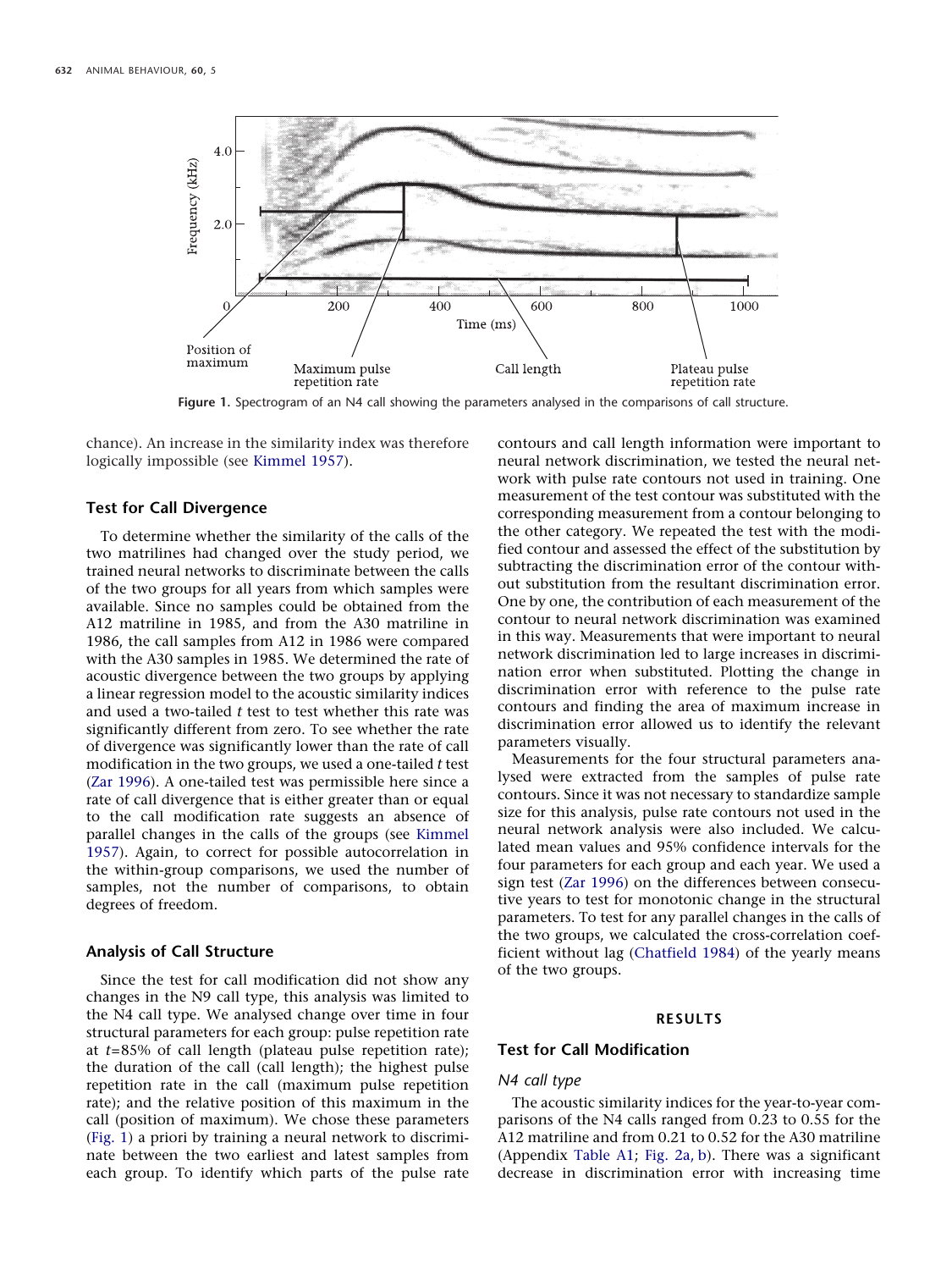

<span id="page-4-0"></span>

**Figure 2.** The rate of call modification for the N4 call type of (a) the A12 matriline, 1986–1998, and (b) the A30 matriline 1985–1998 and (c) the rate of acoustic divergence between the two groups.

between the call samples (linear regression: A12 matriline: *F*1,9=40.455, *P*=0.0001, *R*<sup>2</sup> =0.43, *Y*=0.45–0.020*X*; A30 matriline: *F*1,10=35.864, *P*=0.0001, *R*<sup>2</sup> =0.36, *Y*=0.45– 0.016*X*) and the rates of decrease were significantly lower than zero (one-tailed *t* test: A12 matriline:  $t_9 = -2.621$ , *P*=0.014; A30 matriline:  $t_{10}$ = -2.367, *P*=0.020). This shows that the variation between samples became more consistent with increasing time between them and is conclusive evidence that both matrilines modified the structure of their N4 call type over a period of 12–13 years.

# *N9 call type*

Acoustic similarity indices for the comparisons of the N9 call type ranged from 0.25 to 0.54 for the A12 matriline and from 0.23 to 0.53 for the A30 matriline (Appendix [Table A2;](#page-9-1) [Fig. 3a, b\)](#page-4-1). Unlike the N4 call type,

<span id="page-4-1"></span>

**Figure 3.** The rate of call modification for the N9 call type of (a) the A12 matriline, 1986–1998 and (b) the A30 matriline, 1985–1998 and (c) the rate of acoustic divergence between the two groups.

the similarity ratings for the N9 call did not change with increasing time between call samples (linear regression: A12 matriline: *F*1,8=1.579, *P*=0.244; *R*<sup>2</sup> =0.04, *Y*=0.43– 0.005*X*; A30 matriline: *F*1,8=0.022, *P*=0.885, *R*<sup>2</sup> =0.00, *Y*=0.43+0.000*X*). The structure of the N9 call type, therefore, did not change detectably over the period of study.

# **Test for Call Divergence**

### *N4 call type*

While the results show that the structure of the N4 call type changed in both groups, [Fig. 2c](#page-4-0) suggests that the similarity of the N4 calls of the A12 and A30 matrilines did not change substantially between 1985–1986 and 1997. Similarity indices for the comparisons between groups ranged from 0.18 (1996) to 0.37 (1991) with an average of 0.28. The regression of between-group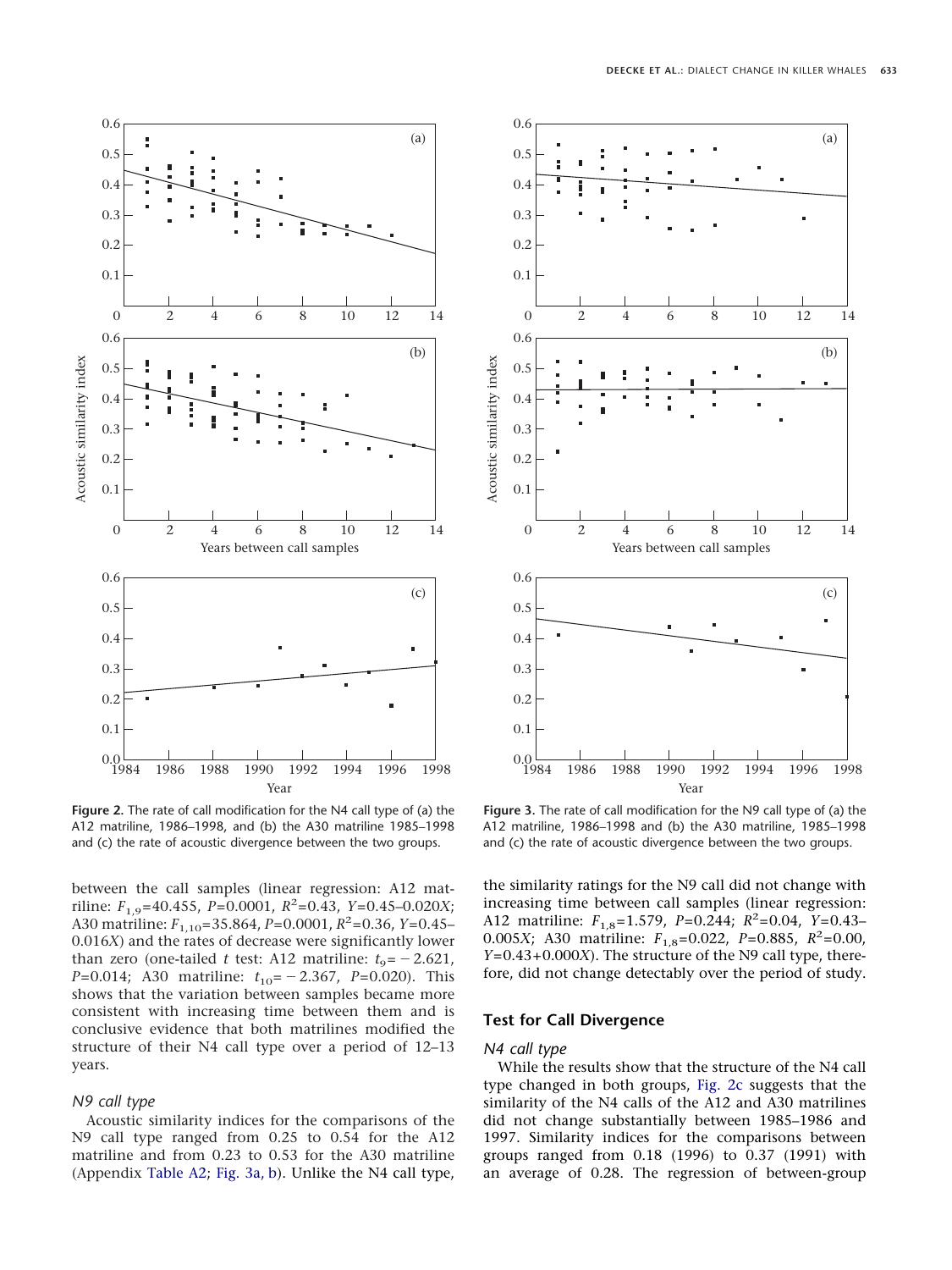<span id="page-5-0"></span>

**Figure 4.** Means±95% confidence intervals for (a) plateau pulse repetition rate (at *t*=85% of call length), (b) call length, (c) maximum pulse repetition rate and (d) position of the maximum pulse repetition rate (as a percentage of call length) of the N4 call type of the A12  $\Box$ ) and A30 (**I**) matrilines from 1985 to 1998. Cross-correlation coefficients (zero lag) for the yearly means of both groups: (a) 0.228, P=0.501; (b) −0.305, *P*=0.361; (c) 0.165, *P*=0.627; (d) 0.423, *P*=0.195.

similarity ratings against time gave a slight positive slope (*F*1,9=1.720, *P*=0.222, *R*<sup>2</sup> =0.16, *Y*=0.22+0.006*X*; [Fig. 2c\)](#page-4-0), suggesting that, if anything, the calls became more similar, but the relationship is not significant. Comparing the rates of call modification of the two groups with the rate of acoustic divergence between them shows that the rate of acoustic divergence was significantly lower than the rate of modification in the A12 matriline (one-tailed *t* test:  $t_{18}$  = -2.136, *P*=0.023) and in the A30 matriline  $(t_{19}=-1.809, P=0.043).$ 

### *N9 call type*

The discrimination errors between groups for the N9 call type ranged from 0.21 (1998) to 0.46 (1997) with an average of 0.38 [\(Fig. 3c\)](#page-4-1). As for the N4 call type, the linear regression indicates that the difference between the groups did not change significantly with time  $(F_{1,7}=$ 1.852, *P*=0.216, *R*<sup>2</sup> =0.209, *Y*=0.462–0.009*X*). For this call type, the differences in the rate of call modification in the two groups and the rate of vocal divergence between them were not significant (one-tailed *t* test: A12 matriline:  $t_{15}=0.294$ , *P*=0.387; A30 matriline:  $t_{15}=0.820$ , *P*=0.213).

#### **Analysis of Call Structure**

Mean values and 95% confidence limits for the measurements of plateau pulse repetition rate [\(Fig. 4a\)](#page-5-0), call length [\(Fig. 4b\)](#page-5-0), maximum pulse repetition rate [\(Fig.](#page-5-0) [4c\)](#page-5-0) and position of maximum [\(Fig. 4d\)](#page-5-0) for both groups show that some parameters of the N4 call type showed pronounced changes from one year to the next (e.g. plateau pulse repetition rate in A12 matriline 1992–1993; call length in A12 matriline 1997–1998, plateau pulse repetition rate in A30 matriline from 1990 to 1991 and from 1995 to 1996; maximum pulse repetition rate in A30 matriline from 1995 to 1996). None of the parameters showed a significant monotonic trend (sign test: *P*=0.274–0.500). Correlation coefficients for the measurements from the two groups in different years ranged from  $-0.305$  (call length) to 0.423 (position of maximum). None of the correlations was significant.

# **DISCUSSION**

The acoustic similarity of samples of N4 calls decreased consistently in both A12 and A30 matrilines with increasing time between them [\(Fig. 2a, b\)](#page-4-0). This shows that the discrete calls of resident killer whales are not static behavioural traits, but are subject to change over time. Killer whale vocal dialects therefore change not only on the level of the call repertoire, but, as [Ford \(1991\)](#page-8-5) suggested, also in the structure of individual call types. In contrast, the comparisons of N9 calls made by the same group in different years showed no change in the similarity index for either group. This implies that the rate of structural modification is not equal for all discrete call types.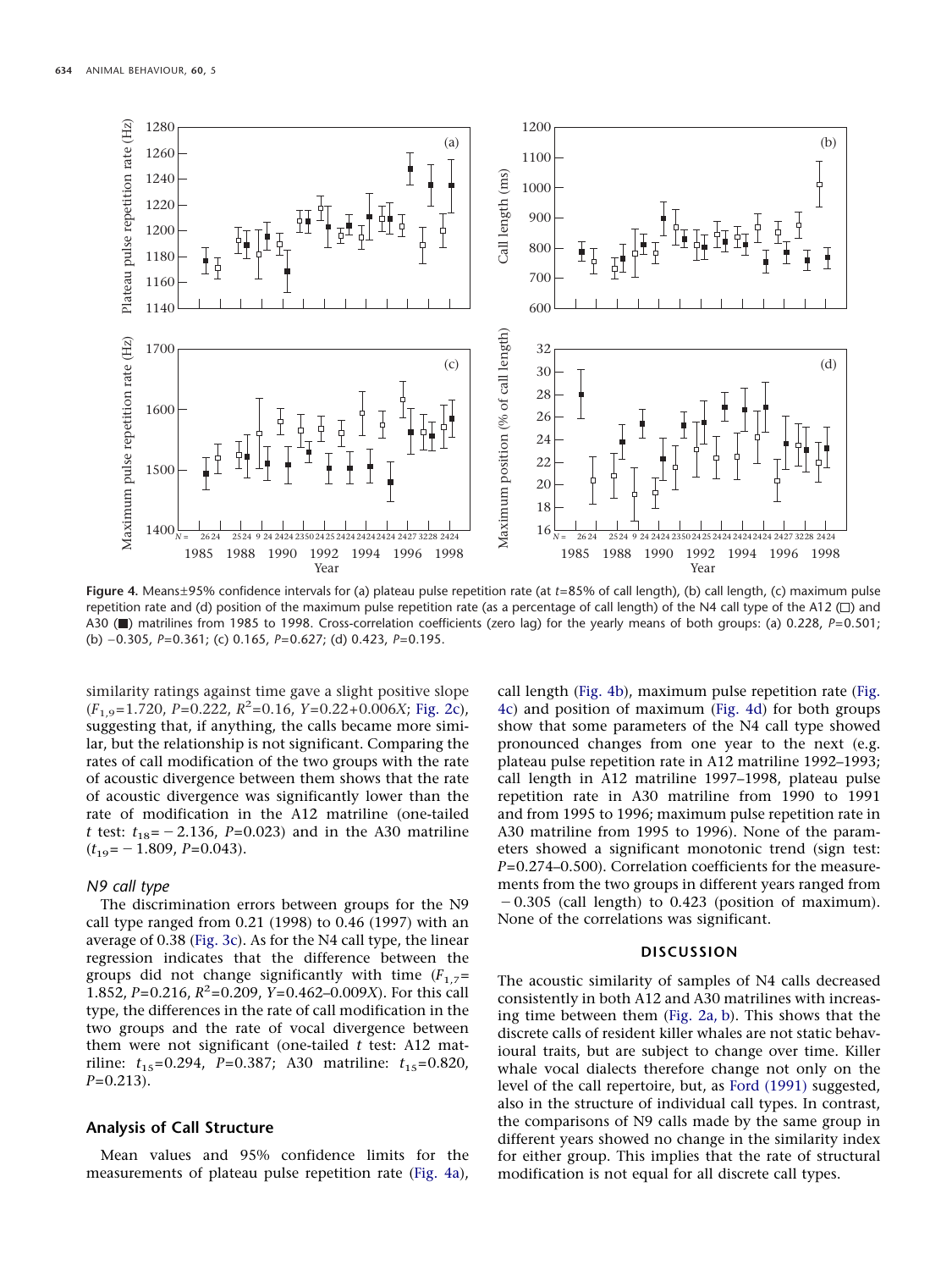The neural network index integrates the amount of variation between pattern classes over the entire pulse rate contour. The significant decrease in the acoustic similarity index with time for the N4 call type could therefore result from strong directional changes in a few structural parameters of the calls, or from the additive effect of multiple relatively minor modifications to the calls that may not be strongly directional. The absence of monotonic change in the structural parameters analysed supports the second scenario. Since the observed changes were small compared to the variation between call types in the parameters (see [Ford 1987\)](#page-7-4), the lack of directionality is not caused by physiological constraints.

Although both groups significantly modified their N4 call type, the neural network performed no better at discriminating between the calls of the two groups at the end of the study than it did at the beginning. Therefore, the structure of the calls of the two groups did not diverge even though it changed in both groups. This implies that at least some of this structural change was similar in the two groups. We did not detect any significant correlations for any of the parameters, but if the decrease in the acoustic similarity results from the additive effect of changes to multiple structural parameters, an analysis of each parameter independently will not detect such changes.

The vocal behaviour of animals can change because of genetic differences, maturational effects, or vocal learning [\(Janik & Slater 1997\)](#page-8-14). The patterns of call modification we observed cannot be explained by genetic differentiation. Group membership did change during the study in both matrilines through births and deaths [\(Table 1\)](#page-1-0). The genetic makeup of the groups therefore did not remain constant. However, the most pronounced year-to-year differences in the structural parameters happened between years in which the individual members of the group, and thus its genetic composition, remained the same. Furthermore, the acoustic similarity indices for the N4 calls of the A30 matriline showed a downward trend for 1990–1998 (Appendix [Table A1\)](#page-9-0), a period when no births and deaths took place in this group. The change observed is therefore not the result of changing group membership, but of structural modifications to the calls shared by all group members. Parallel changes in the groups would require genetic exchange between them if the structural variation was genetically coded, which can be tested with an analysis of paternity.

Maturational change in the vocalizations of animals is caused by anatomical or physiological changes to the structures involved in the production and reception of sound as the animals grow and age. Such maturational change has been demonstrated in some bats in which the frequency of echolocation signals changes with age [\(Jones & Ransome 1993;](#page-8-15) [Scherrer & Wilkinson 1993\)](#page-8-16). The structural changes we observed could be caused by the additive effect of maturational changes affecting the vocalizations of different group members. The two groups had a similar age structure [\(Table 1\)](#page-1-0) which could explain the parallel changes in the calls. However, any physiological or anatomical changes to sound production or reception structures should affect all vocalizations equally. Maturational change alone therefore is not sufficient to explain the difference in the rate of change between the two call types. In addition, the patterns described by [Ford \(1991\)](#page-8-5) of different groups with similar age and sex compositions sharing structurally distinct variants of the same call types are not easily explained by maturational change alone.

Cultural drift describes the modification of behaviours in a population and subsequent fixation of the new variants by behavioural matching [\(Lynch 1996\)](#page-8-2). Behavioural change is introduced in the form of mutational change [\(Lynch 1996\)](#page-8-2) or elemental improvisation [\(Marler](#page-8-17) [& Peters 1982\)](#page-8-17), by variation during copying or reproduction of behavioural patterns, and distributed within a group by behavioural matching between its members. Cultural drift therefore requires that behaviours have a learned component. Such vocal matching between relatives or members of a social group has been demonstrated in birds (e.g. [Nowicki 1989;](#page-8-18) [Wright 1996;](#page-8-19) [Bartlett & Slater](#page-7-9) [1999\)](#page-7-9), bats (Boughman 1997, 1998) and cetaceans [\(Sayigh et al. 1995\)](#page-8-20).

Cultural drift combined with vocal matching between members of a matriline can explain the decrease in call similarity observed for the N4 call of the two groups. If the observed change was indeed caused by cultural drift, the different rates of change for the two call types would suggest that the cultural mutation rate [\(Lynch 1996\)](#page-8-2) is not constant across call types. Since structural modifications are introduced by random processes, a model of cultural drift predicts that change is not strongly directional; our findings that none of the parameters changed in a monotonic fashion is consistent with this. If the observed changes in the N4 call type were due to cultural drift and vocal matching, then the lack of divergence in the call structure of the groups implies that matching is not limited to within the matriline, but occurs between groups as well.

The patterns of vocal change in this study, as well as the vocal variation between different matrilines of resident killer whales described by [Ford \(1991\)](#page-8-5) and Miller & Bain (2000) are therefore most parsimoniously explained by cultural drift. A model of cultural drift does not rule out a genetic component to variation, since studies on acoustic variation in several species of songbirds have shown that learning acts in concert with genetic factors in generating and maintaining the patterns of variation observed (e.g. [Marler & Sherman 1985;](#page-8-21) [Mundinger 1995\)](#page-8-22). While the ability to acquire new vocal patterns and to modify existing ones has been established for some odontocetes [\(Janik & Slater 1997\)](#page-8-14), such vocal learning has yet to be demonstrated in controlled experiments for killer whales. [Bain \(1986\)](#page-7-10) provided circumstantial evidence for vocal copying in captivity and [Ford \(1991\)](#page-8-5) described what appear to be cases of vocal imitation in the wild.

Although the year-to-year comparisons for the A12 and A30 matrilines showed modifications to the N4 call type, the acoustic similarity index for the N9 call type did not change in either group [\(Fig. 3a, b\)](#page-4-1). This means that not all call types accumulate modifications at the same rate and some therefore remain more stable than others. [Ford](#page-8-5)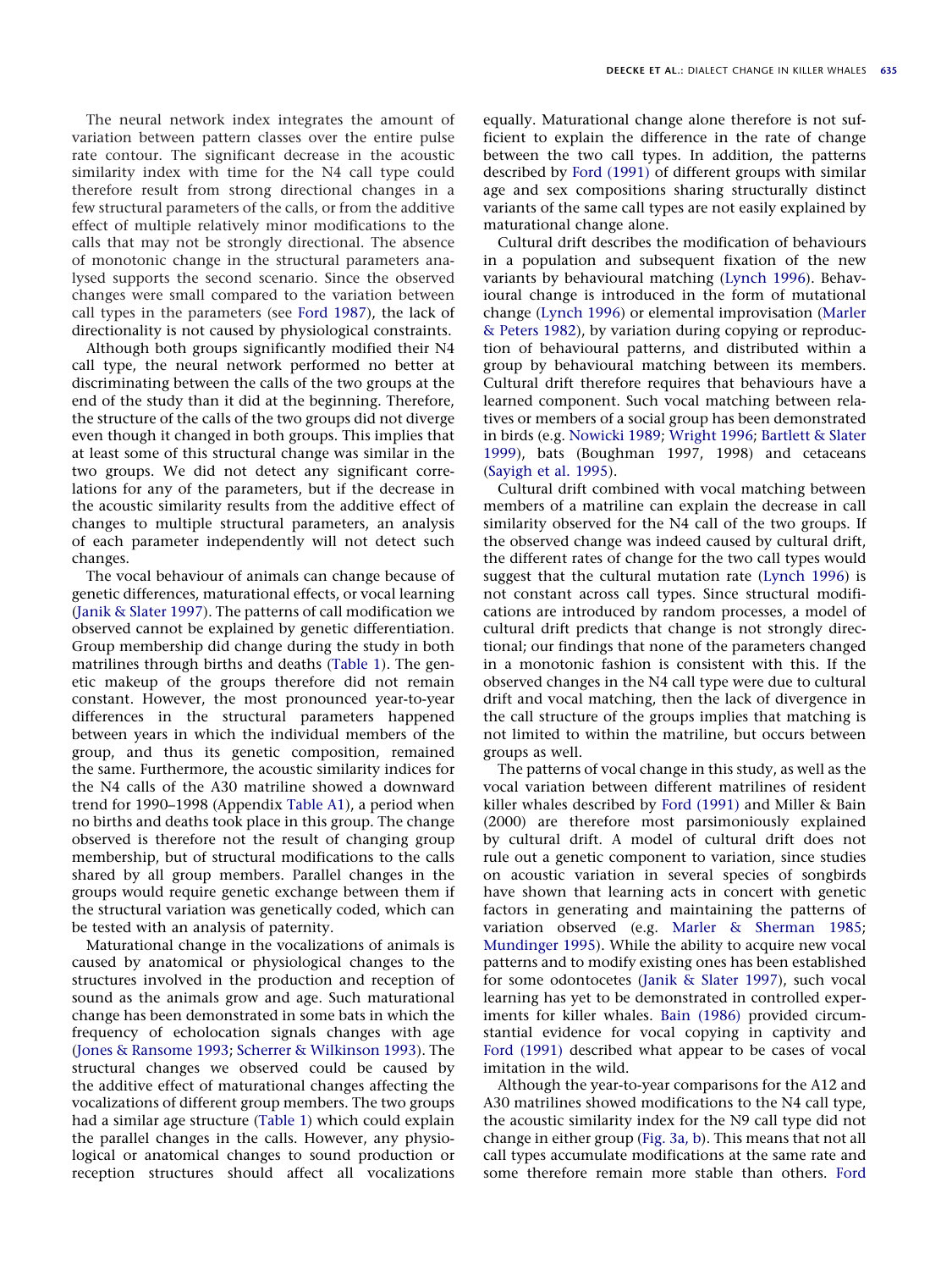[\(1991\)](#page-8-5) noted that the N3 call type, which is shared by a large number of matrilines in the northern resident community, shows very little structural variation among different groups. The structure of others, such as the N8 call type, on the other hand differs greatly from one social group to the next. Differences in the rate of modification for different call types can explain such different amounts of structural variation between groups.

[Ford \(1991\)](#page-8-5) suggested that rates of acoustic differentiation can be used to reconstruct genealogies within acoustic clans of resident killer whales and to determine the timing of group divisions. In our study, the average acoustic difference between N4 calls of the A12 and A30 matrilines was 0.28. Assuming strictly independent modification, the observed rates of call modification  $(-0.016/$ year to  $-0.020$ /year) could generate such a difference in 11–14 years (or less than that, if effects of modifications on the index are cumulative). Bigg et al. (1990) suggested that the A12 and A30 matrilines are closely related but that any common female ancestor must have died before 1973. Furthermore, the two matrilines have been observed travelling apart as far back as 1979 [\(Bigg 1982\)](#page-7-11). This apparent discrepancy between the date of separation predicted by the acoustic data and the observed date can be explained by parallel change in the structure of calls of the two groups; accounting for such parallel change is crucial when attempting to estimate the timing of group divisions.

Our study shows that behavioural traits in resident killer whales can evolve in parallel long after groupsplitting events. The dialects of different groups may even converge under certain conditions. Such reticulate patterns of behavioural evolution have been proposed for songbird dialects by [Mundinger \(1980\)](#page-8-10) and [Payne \(1996\).](#page-8-11) If the change we observed was indeed caused by cultural drift, then this finding has important implications for current models of gene–culture coevolution in cetaceans. Cultural transmission outside of the immediate kin group (oblique or horizontal transmission, [Lynch 1996\)](#page-8-2) will weaken any correlations between a learned behavioural repertoire and genetic markers. [Whitehead \(1998\)](#page-8-3) recently presented a model to explain the reduced variability in the mitochondrial DNA of toothed whales with matrilineal social structures by selection on culturally transmitted behavioural traits. However, the model requires the rate of nonmatrilinear transmission of behavioural traits to be lower than the genetic mutation rate and [Whitehead \(1998\)](#page-8-3) showed that even an oblique transmission rate of 0.005 (i.e. 0.5% of daughters acquire a certain trait lacking in their mothers) is enough to halt a reduction in mitochondrial diversity. Our findings make such low rates of nonmatrilinear transmission unlikely, so that [Whitehead's \(1998\)](#page-8-3) model needs to be revised if it is to be applicable to resident killer whales. The fact that distinct acoustic repertoires persist in the northern resident community in the form of acoustic clans, in spite of frequent prolonged acoustic contact between members of different clans, suggests that clan boundaries rather than boundaries between matrilines are the barriers to vocal matching and horizontal transmission.

#### **Acknowledgments**

This study would not have been possible without the contribution of recordings by D. E. Bain, J. Borrowman, D. Briggs, G. M. Ellis, B. and D. Mackay, A. Morton, F. Thomsen and S. Wischniowski. We are grateful to D. E. Bain, J. M. Gosline, J. N. M. Smith, and H. Symonds for their suggestions and comments throughout this study, as well as to J. Harezlak, D. Kapan, and H. Siedentop for their help with statistical analyses. The manuscript benefited greatly from reviews by L. Barrett-Lennard, R. F. Lachlan, N. I. Mann, P. J. O. Miller, P. J. B. Slater, H. Symonds, H. Yurk and three anonymous referees. Financial support came from the members of the British Columbia Wild Killer Whale Adoption Program, and we thank especially M. Pocklington, the program's administrator for her help during this study. In kind support was supplied by The MathWorks Inc. During the final preparation of this manuscript, V.B.D. was supported by a DAAD-Doktorandenstipendium aus Mitteln des Dritten Hochschulsonderprogramms.

#### **References**

- <span id="page-7-10"></span>**Bain, D. E.** 1986. Acoustic behavior of *Orcinus*: sequences, periodicity, behavioral correlates and an automated technique for call classification. In: *Behavioral Biology of Killer Whales* (Ed. by B. C. Kirkevold & J. S. Lockard), pp. 335–371. New York: A. R. Liss.
- <span id="page-7-1"></span>**Barbujani, G.** 1991. What do languages tell us about human microevolution? *Trends in Ecology and Evolution*, **6,** 151–156.
- <span id="page-7-9"></span>**Bartlett, P. & Slater, P. J. B.** 1999. The effect of new recruits on the flock specific calls of budgerigars (*Melopsittacus undulatus*). *Ethology, Ecology and Evolution*, **11,** 139–147.
- <span id="page-7-11"></span>**Bigg, M. A.** 1982. An assessment of killer whale (*Orcinus orca*) stocks off Vancouver Island, British Columbia. *Reports of the International Whaling Commission*, **32,** 655–666.
- <span id="page-7-5"></span>**Bigg, M. A., Ellis, G. M. & Balcomb, K. C.** 1986. The photographic identification of individual cetaceans. *Whalewatcher*, **20,** 10–12.
- <span id="page-7-3"></span>**Bigg, M. A., Olesiuk, P. F. & Ellis, G. M.** 1990. Social organization and genealogy of resident killer whales (*Orcinus orca*) in the coastal waters of British Columbia and Washington State. *Reports of the International Whaling Commission Special Issue*, **No. 12,** 383–405.
- **Boughman, J. W.** 1997. Greater spear-nosed bats give groupdistinctive calls. *Behavioral Ecology and Sociobiology*, **40,** 61–70.
- **Boughman, J. W.** 1998. Vocal learning by greater spear-nosed bats. *Proceedings of the Royal Society of London, Series B*, **365,** 227–233.
- <span id="page-7-2"></span>**Cavalli-Sforza, L. L.** 1997. Genes, peoples and languages. *Proceedings of the National Academy of Sciences of the U.S.A.*, **94,** 7719– 7724.
- <span id="page-7-0"></span>**Cavalli-Sforza, L. L. & Feldman, M. W.** 1981. *Cultural Transmission and Evolution: A Quantitative Approach*. Princeton, New Jersey: Princeton University Press.
- <span id="page-7-8"></span>**Chatfield, C.** 1984. *The Analysis of Time Series*. 3rd edn. New York: Chapman & Hall.
- <span id="page-7-7"></span>**Deecke, V. B.** 1998. Stability and change of killer whale (*Orcinus orca*) dialects. M.Sc. thesis, University of British Columbia.
- <span id="page-7-6"></span>**Deecke, V. B., Ford, J. K. B. & Spong, P.** 1999. Quantifying complex patterns of bioacoustic variation: use of a neural network to compare killer whale (*Orcinus orca*) dialects. *Journal of the Acoustical Society of America*, **105,** 2499–2507.
- <span id="page-7-4"></span>**Ford, J. K. B.** 1987. A catalogue of underwater calls produced by killer whales (*Orcinus orca*) in British Columbia. *Canadian Data Report of Fisheries and Aquatic Sciences,* 1–633.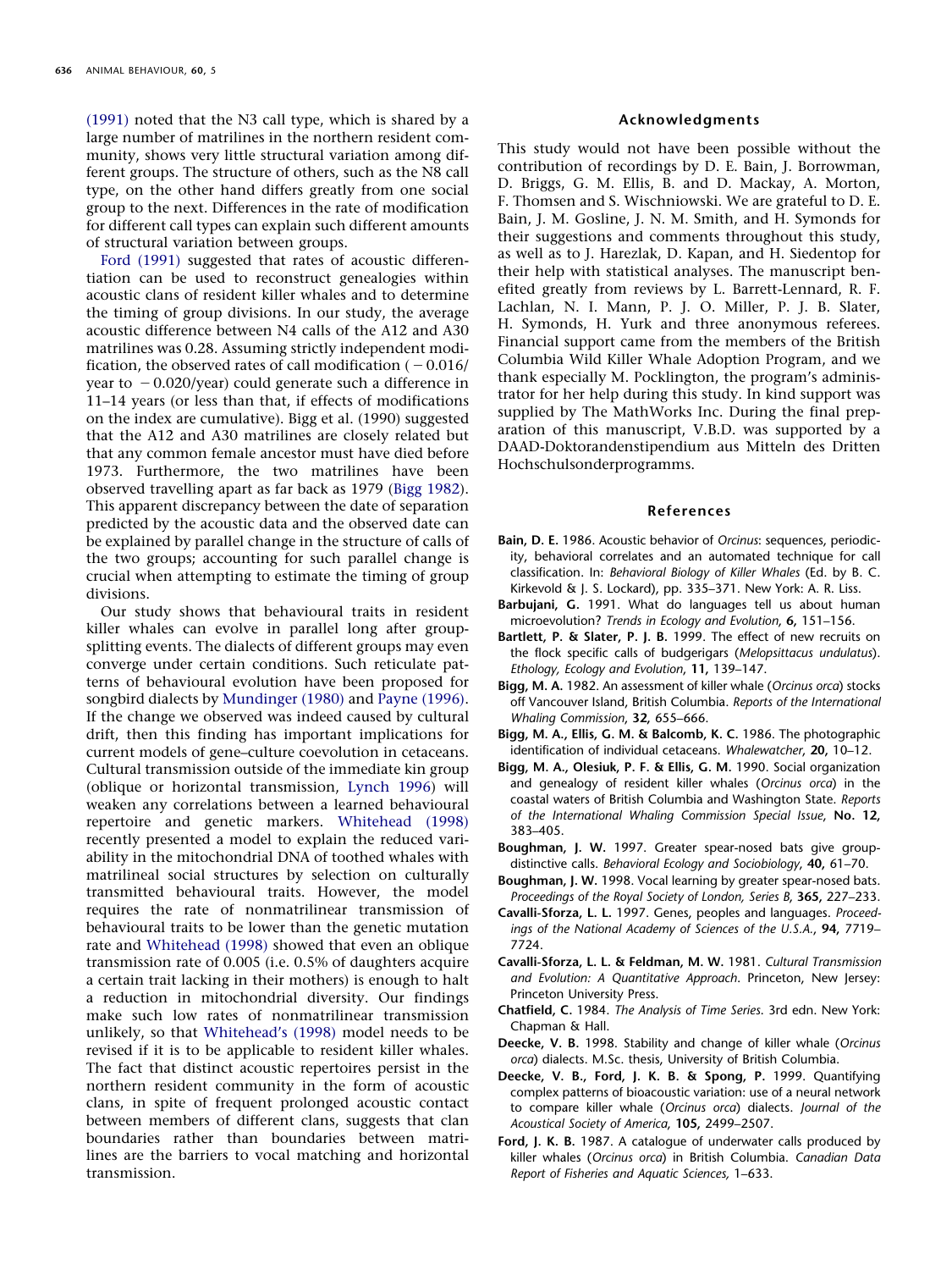- <span id="page-8-4"></span>**Ford, J. K. B.** 1989. Acoustic behaviour of resident killer whales (*Orcinus orca*) off Vancouver Island, British Columbia, Canada. *Canadian Journal of Zoology*, **67,** 727–745.
- <span id="page-8-5"></span>**Ford, J. K. B.** 1991. Vocal traditions among resident killer whales (*Orcinus orca*) in coastal waters of British Columbia, Canada. *Canadian Journal of Zoology*, **69,** 1454–1483.
- <span id="page-8-9"></span>**Ford, J. K. B., Ellis, G. M. & Balcomb, K. C.** 2000. *Killer Whales. The Natural History and Genealogy of* Orcinus orca *in British Columbia and Washington State*. 2nd edn. Vancouver: UBC Press.
- <span id="page-8-7"></span>**Hoelzel, A. R. & Osborne, R. W.** 1986. Killer whale call characteristics: implications for cooperative foraging strategies. In: *Behavioral Biology of Killer Whales* (Ed. by B. C. Kirkevold & J. S. Lockard), pp. 373–403. New York: A. R. Liss.
- <span id="page-8-14"></span>**Janik, V. M. & Slater, P. J. B.** 1997. Vocal learning in mammals. *Advances in the Study of Behavior*, **26,** 59–99.
- <span id="page-8-15"></span>**Jones, G. & Ransome, R. D.** 1993. Echolocation calls of bats are influenced by maternal effects and change over a lifetime. *Proceedings of the Royal Society of London, Series B*, **252,** 125–128.
- <span id="page-8-13"></span>**Kimmel, H. D.** 1957. Three criteria for the use of one-tailed tests. *Psychological Bulletin*, **54,** 351–353.
- <span id="page-8-1"></span>**Lougheed, S. C. & Handford, P.** 1992. Vocal dialects and the structure of geographic variation in morphological and allozymic characters in the rufous-collared sparrow, *Zonotrichia capensis*. *Evolution*, **46,** 1443–1456.
- <span id="page-8-2"></span>**Lynch, A.** 1996. Population memetics of bird song. In: *Ecology and Evolution of Acoustic Communication in Birds* (Ed. by D. E. Kroodsma & E. H. Miller), pp. 181–197. Ithaca: Comstock Publishing Associates.
- <span id="page-8-17"></span>**Marler, P. & Peters, S.** 1982. Subsong and plastic song: their role in the vocal learning process. In: *Acoustic Communication in Birds. Vol. 2* (Ed. by D. E. Kroodsma & E. H. Miller), pp. 25–50. New York: Academic Press.
- <span id="page-8-21"></span>**Marler, P. & Sherman, V.** 1985. Innate differences in singing behaviour of sparrows reared in isolation from adult conspecific song. *Animal Behaviour*, **33,** 57–71.
- <span id="page-8-8"></span>**Miller, P. J. O. & Bain, D. E.** 2000. Within-pod variation in killer whale calls. *Animal Behaviour*, **60,** 617–628.
- <span id="page-8-10"></span>**Mundinger, P. C.** 1980. Animal cultures and a general theory of cultural evolution. *Ethology and Sociobiology*, **1,** 183–223.
- <span id="page-8-22"></span>**Mundinger, P. C.** 1995. Behaviour-genetic analysis of canary song: inter-strain differences in sensory learning, and epigenetic rules. *Animal Behaviour*, **50,** 1491–1511.
- <span id="page-8-18"></span>**Nowicki, S.** 1989. Vocal plasticity in captive black-capped chickadees: the acoustic basis and rate of call convergence. *Animal Behaviour*, **37,** 64–73.
- <span id="page-8-11"></span>Payne, R. B. 1996. Song traditions in indigo buntings: origin. improvisation, dispersal, and extinction in cultural evolution. In: *Ecology and Evolution of Acoustic Communication in Birds* (Ed. by D. E. Kroodsma & E. H. Miller), pp. 198–220. Ithaca: Comstock Publishing Associates.
- <span id="page-8-20"></span>**Sayigh, L. S., Tyack, P. L., Wells, R. S., Scott, M. D., and Irvine, A. B.** 1995. Sex difference in signature whistle production of free-ranging bottlenose dolphins, *Tursiops truncatus*. *Behavioral Ecology and Sociobiology*, **36,** 171–177.
- <span id="page-8-16"></span>**Scherrer, J. A. & Wilkinson, G. S.** 1993. Evening bat isolation calls provide evidence for heritable signatures. *Animal Behaviour*, **46,** 847–860.
- <span id="page-8-6"></span>**Schevill, W. E. & Watkins, W. A.** 1966. Sound structure and directionality in *Orcinus* (killer whale). *Zoologica*, **51,** 70–76.
- <span id="page-8-0"></span>**Slater, P. J. B.** 1986. The cultural transmission of bird song. *Trends in Ecology and Evolution*, **1,** 94–97.
- <span id="page-8-3"></span>**Whitehead, H.** 1998. Cultural selection and genetic diversity in matrilineal whales. *Science*, **282,** 1708–1712.
- <span id="page-8-19"></span>**Wright, T.** 1996. Regional dialects in the contact call of a parrot. *Proceedings of the Royal Society of London, Series B*, **263,** 867– 872.
- <span id="page-8-12"></span>**Zar, J. C.** 1996. *Biostatistical Analysis*. Upper Saddle River, New Jersey: Prentice Hall.